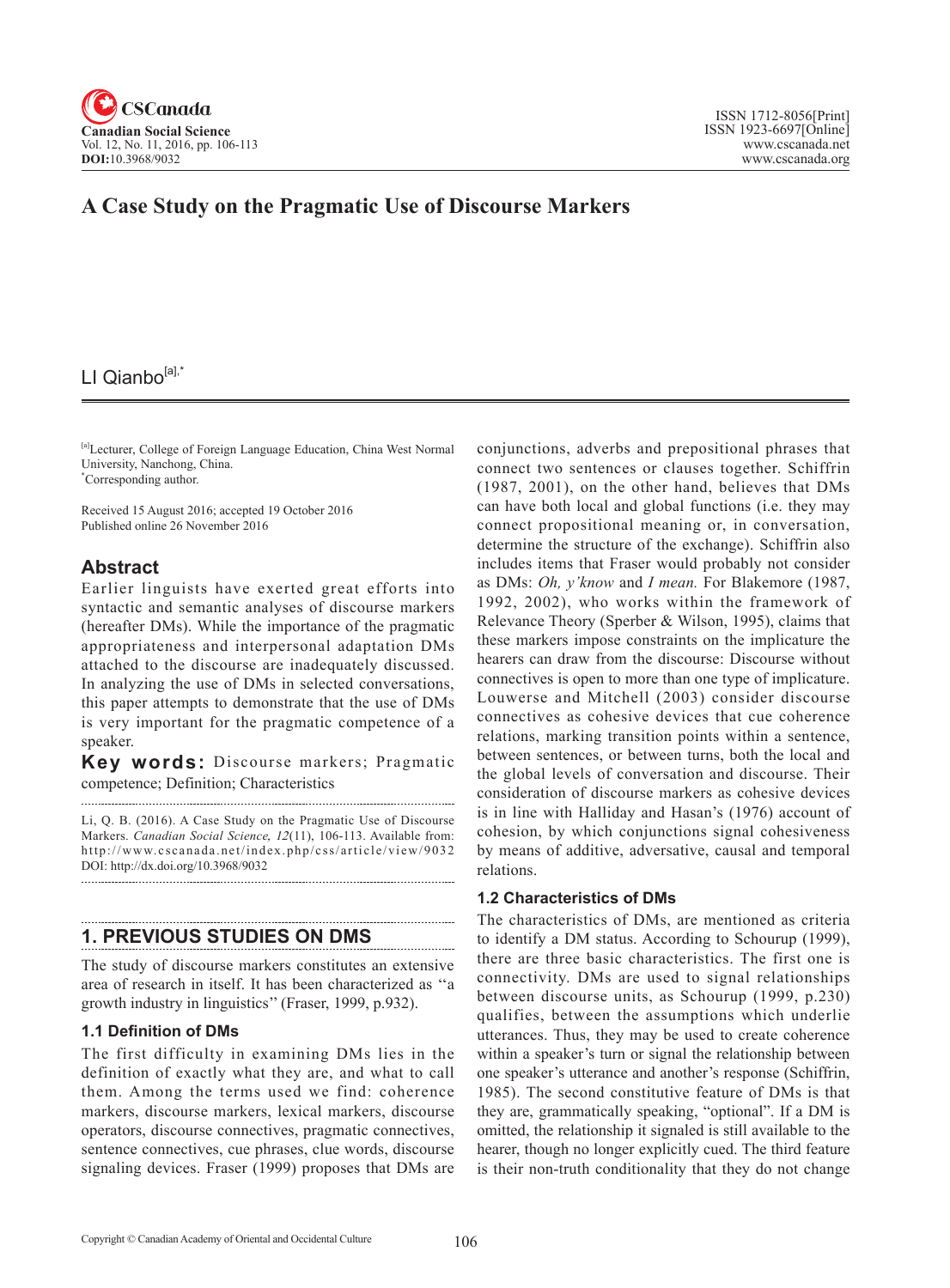the truth conditions of the propositions in the utterances they frame (Schourup, 1999, p.232). That is, they do not affect the propositional content of utterances in which they occur. Brinton (1996, pp.33-35) especially notes their sociolinguistic and stylistic features:

- (a) They possess a feature of oral rather than written discourse and are associated with informality,
- (b) They appear with high frequency,
- (c) They are stylistically stigmatized,
- (d) They are gender specific and more typical of women's speech.

To sum up, DMs are an open class of syntactically optional, non-truth-conditional connective expressions. They are seen as a separate functional class that consists of words or expressions from many different grammatical categories. Included are mainly conjunctions (e.g. *but, and, because*), adverbials(e.g. *therefore, well, then*), prepositional phrases(e.g. *as a result, after all),* and utterance fillers(e.g. *well, oh*). Later a summarized classification of the DMs used in this study will be drawn in the table from the pragmatic point of view.

## **1.3 Two Approaches to DMs**

DMs have been investigated within many frameworks reflecting divergent interests, approaches, and goals. Two approaches, which are most often adopted by researchers, will be introduced as below.

### **1.3.1 The Coherence-Based Approach**

The first and most detailed study of DMs is that reported in Schiffrin's work (1987). She is concerned with elements which mark "sequentially-dependent units of discourse". She labels them "discourse markers" and analyzes in detail the expressions *and, because, but, I mean, no, oh, or, so, then, and y'know* as they occur in unstructured interview conversations. Her primary interest is the ways in which DMs function to "add to discourse coherence" (1987, p.326). In Schiffrin's view, DMs contribute to coherence by establishing multiple contextual coordinates simultaneously, thus facilitating the integration of various components of a talk. She maintains that coherence is "constructed through relations between adjacent units in discourse" (1987, p.24), and claims that there are five distinct and separate planes, each with its own type of coherence (1987, pp.24- 28): (a) exchange structure, which reflects the mechanics of the conversational interchange and shows the result of the participant turn-taking and how these alternations are related to each other; (b) action structure, which reflects the sequence of speech acts which occur within the discourse; (c) ideational structure, which reflects certain relationships between the ideas found within the discourse, including cohesive relations, topic relations, and functional relations; (d) participation framework, which reflects the ways in which the speakers and hearers can relate to one another as well as orientation toward utterances; it is concerned with shifts in the speaker's attitude or orientation toward the discourse or toward speaker-hearer relations; (e) information state, which reflects the ongoing organization and management of knowledge and metaknowledge as it evolves over the course of the discourse, that is, it is related to speaker knowledge and meta-knowledge.

### **1.3.2 The Relevance-Oriented Approach**

The second theoretical perspective, which takes a step further to study the cognitive-pragmatic function of DMs, is provided by Blakemore (1987, 1992). Basing herself on Relevance Theory, she assumes that DMs indicate exactly how the relevance of one proposition is dependent on the interpretation of another. She defines DMs as discourse connectives. They are expressions that constrain the interpretation of the utterances. They are imposed to facilitate the hearer's processing by indicating the direction in which relevance is to be sought by virtue of the inferential connections they express (Blakemore, 1987, p.141).

Blakemore believes that DMs should be analyzed as linguistically specified constraints on context and suggests that there are at least four ways in which information conveyed by an utterance can be relevant (1992, pp.138- 141):

It may allow the derivation of a contextual implication (e.g., *so, therefore, too, also);*

It may strengthen an existing assumption, by providing better evidence for it (e.g., *after all, moreover, furthermore)*;

It may contradict existing assumption (e.g., *however; still, nevertheless, but);*

It may specify the role of the utterance in the discourse (e.g., *anyway, incidentally, by the way, finally*).

A comparison of the coherence-based approach (CBA) and the relevance-oriented approach (ROA) shows the differences between them:

## **Table 1**

**Differences Between the Two Approaches to DMs**

| CBA                                 | <b>ROA</b>                             |  |
|-------------------------------------|----------------------------------------|--|
| Textual coherence                   | Optimal relevance                      |  |
| DMs link discourse units            | DMs link discourse unit and<br>context |  |
| DMs indicate coherence<br>relations | DMs constrain inferential<br>processes |  |
| DMs encode conceptual<br>meaning    | DMs encode procedural meaning.         |  |

The general conclusion is that the relevance-theoretic approach is more plausible because it provides the psychological motivation for the use of DMs between speaker and hearer. This paper inclines to Blakemore's relevance-oriented model. The data analyzed focuses not on the discourse connectivity as the coherencebased approach has proposed but mainly on the hearer's interpretation process.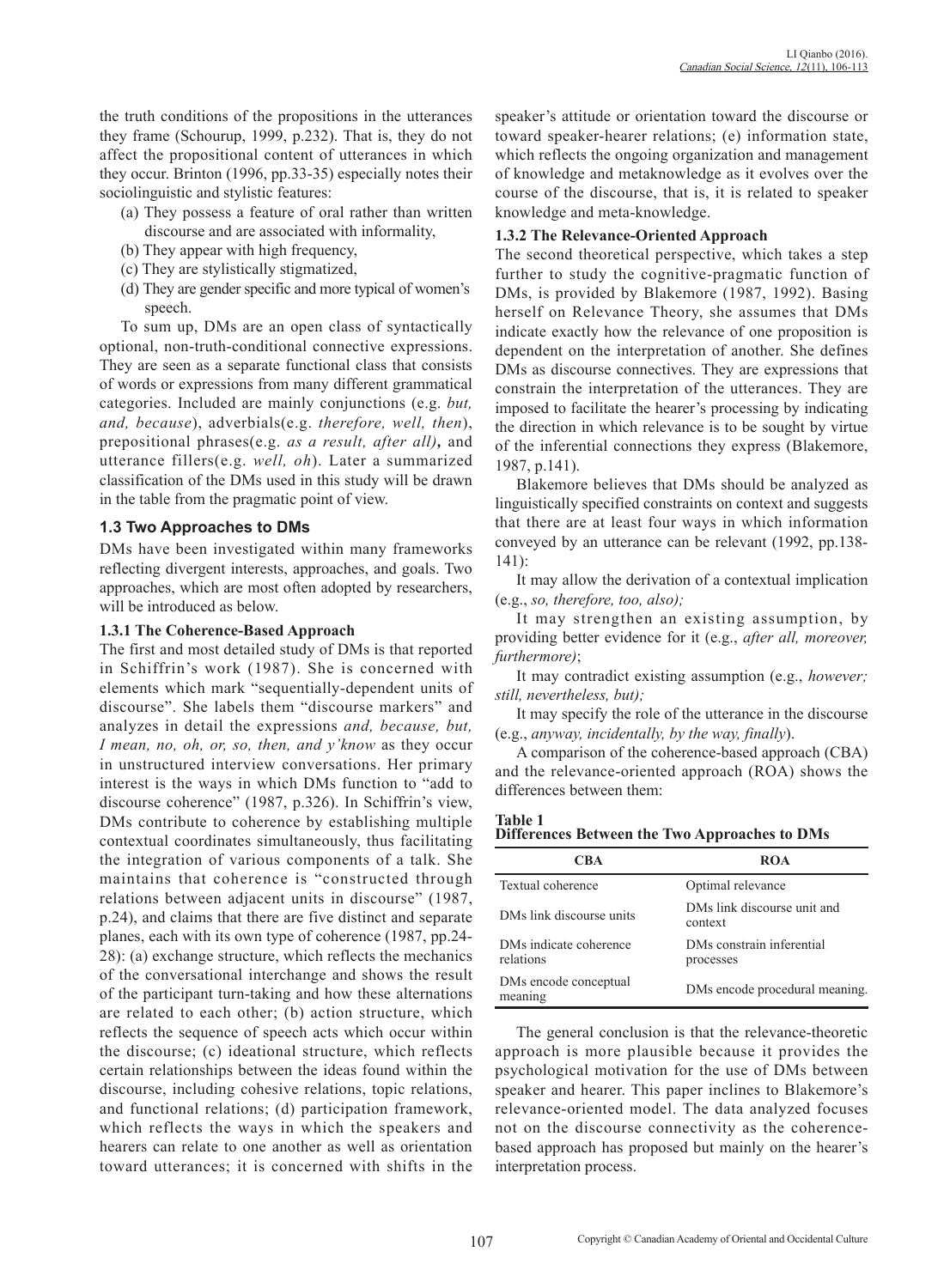# **2. THE PRAGMATIC STUDY OF DISCOURSE MARKERS**

Since this paper concentrates on the pragmatic use of DMs, which essentially belong to a pragmatic category of the use of DMs, the classifications that discuss DMs from pragmatic perspectives will be sorted out and then combined into the working classification in this paper.

## **2.1 Some Foreign and Domestic Pragmatic Studies on DMs**

Brinton (1996) mentions that DMs have little or no propositional meaning, most DMs have their superficial literal meaning, but they are pragmatically oriented in communication. They carry interpersonal functions by effecting cooperation, sharing, or intimacy between speakers and hearers, including confirming shared assumptions, checking or expressing understanding, requesting confirmation, expressing deference, or saving face (politeness). And quite a lot of studies on DMs in languages other than English provide evidence for the interpretation of the pragmatic meanings of DMs. Fraser and Malamud-Makowski (1996) contrast English and Spanish contrastive DMs and find that in both languages they signal similar interpretations of the utterances they introduce. Schwenter (1996) examines the Spanish DM *o sea* and argues that the pragmatic meanings of DMs cannot be analyzed without reference to the content meanings of their lexical sources. Archakis (2001) describes and accounts for the functions of four Modern Greek expressions. The study shows that DMs, along with their prosodic correlation and co-occurring lexical items constitute a constellation of important information for understanding how segmentation of spoken discourse is produced and understood. Chen (2002) presents a contrastive pragmatic analysis of DMs in Chinese and English conversations (e.g. *ne* (呢)*, ma* (嘛) and *ba* (吧) in Chinese) following the relevance-oriented approach and demonstrates the influence of such makers on the strength of utterance proposition. Ma (2003), conducts a comparative study of DMs in both English and Chinese in translation. He points out that while showing some differences, DMs in both languages perform a common function in pragmatic making. There are other important studies exploring the pragmatic meanings and functions of DMs in China such as Ran (2000), whose work will be introduced in the following section.

## **2.2 Pragmatic Classification of DMs**

In fact, just like the problematic terminology and definition of DMs mentioned previously, classification of DMs also causes some confusion as different scholars have different criterion. So far there has no general agreement upon how to classify DMs. Anyhow, in this paper, the term DMs refers only to the expressions in spoken discourse which are used pragmatically.

Let us first take a look at a tentative distinction between pragmatic markers and DMs, with the latter subsumed under the former according to Fraser (1999). From a discourse point of view, the crucial difference between the two lies in the fact that DMs are semantic links specifying or highlighting the semantic relationship between discourse segments. In contrast, the pragmatic markers are only used to present the speaker's comment on or attitude towards the proposition expressed by an utterance. There is little agreement as to what elements in a specific language should be considered as DMs. However, Redeker holds that an ideal classification should offer "a broader framework that embraces all connective expressions and is not restricted to an arbitrary selected subset" (1991, p.1167). This classification may cover both the wide range of linguistic approaches that have been employed for different purposes of studies and the multiplicity of functions that these expressions are believed to fulfill.

In 1987, Fraser **(**1987) suggests that the pragmatic markers are lexical expressions which do not contribute to the propositional content of the sentence but signal different types of messages, which he further breaks into four subtypes: basic markers, commentary markers, parallel markers and discourse markers. Romero (2002) classifies the DMs into two main groups: involvement markers and operative markers. Involvement markers refer to the elements that enhance the positive face of the interlocutors because they try to involve the listener in the thinking process of the speech, for instance, *you know, you see, well, I mean.* Operative markers are the elements that are more concerned with the operative process of the interaction, which, as in the case of the attention getting elements like *look, listen*, are intended to make the conversation flow without any disruption.

Ran (1999, 2000, 2003), working under the framework of relevance-theory has conducted a wide range of researches on DMs from pragmatic perspective. He bases his study on the data taken from Chinese conversations. In his study, he presents an account of how DMs pragmatically function as guidelines to help the hearer achieve a pragmatically-oriented understanding of the utterance in discourse, and ultimately how the DMs constrain the interpretation by cognitively helping the hearer make less processing effort for achieving contextual effects. He makes no strict distinction between discourse markers and pragmatic markers but combines them as DMs. There are in total eight types of DMs in his classification and they are: topic-related markers, evidential markers, referential markers, reformulation markers, manner of speaking markers, contrastive markers self-assessment markers and locutionary performatives. And since this classification mainly bases on Chinese DMs, so it would be appropriate to adopt this classification in the comparative studies between Chinese and English.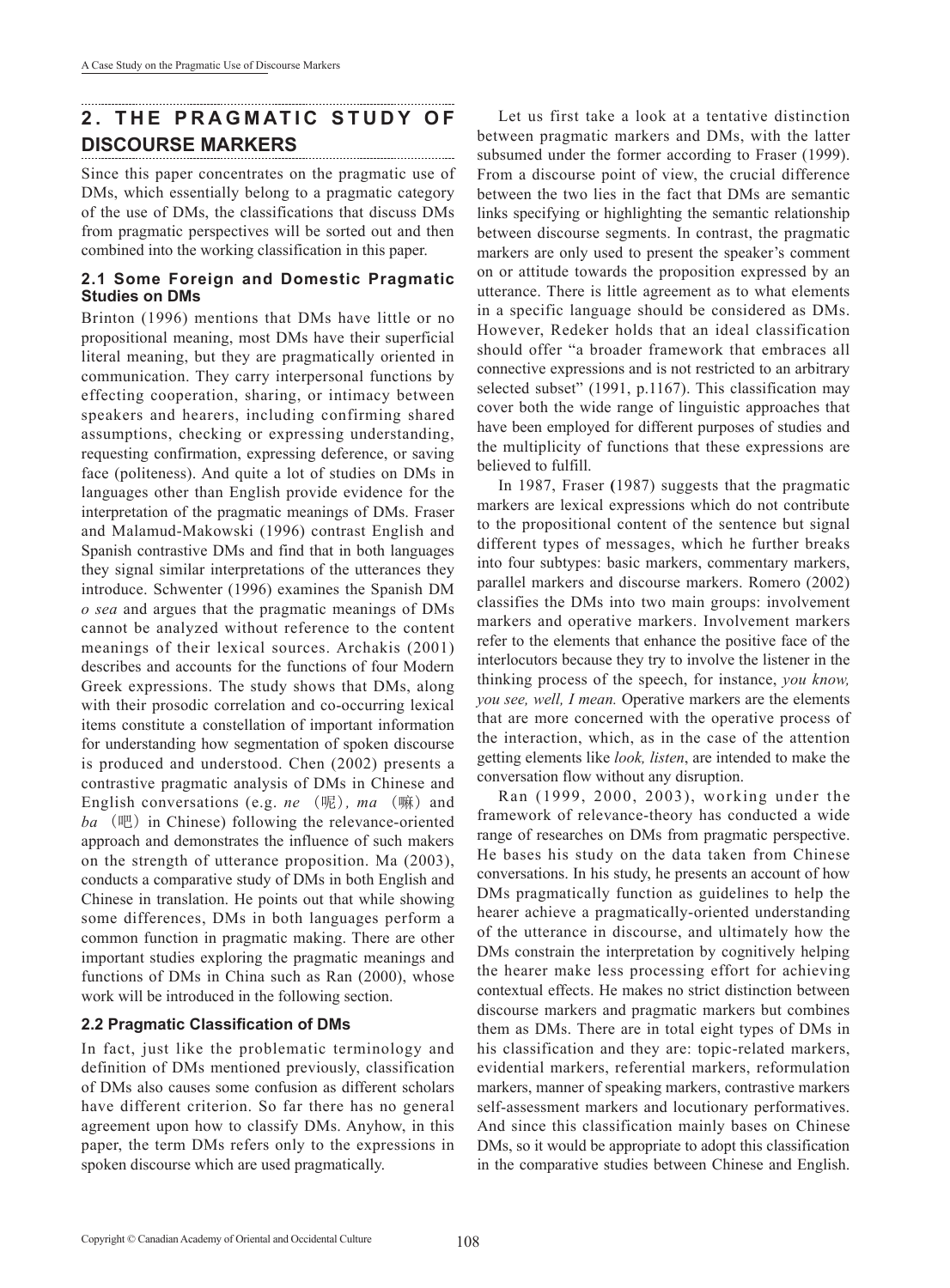However, this classification is not an overall picture of all the DMs. It fails to cover two types of DMs in both Chinese and English and they are utterance-fillers and tag questions, the types of which are also insufficiently studied. The first added type is utterance fillers such as *uh, well, oh, you know* proposed by Clark and Fox (1992). In Philip's (1995) classification of DMs, he listed two kinds of fillers: the one with explicit meaning such as *you know, yes, no*, etc. and the one without explicit meaning such as *well, oh, yeah,* etc.. These utterance-fillers are classified as distinctive DMs with pragmatic implications in that they reflect the speaker's intentional effort while executing interactional communication. The other added type is tag questions such as *shall we, will you*, *would you*  etc. From pragmatic perspective, Brinton (1996, p.38) claims tag questions are DMs in that they are used to structure conversation by helping both speaker and hearer in their quest for mutual understanding.

To sum up, the concluded ten types of DMs are listed in Table 2:

**Table 2 A Sample of Chinese and English DMs Under Ten Classifications**

| <b>Classification</b>      | <b>Chinese DMs</b> | <b>English DMs</b>                               |
|----------------------------|--------------------|--------------------------------------------------|
| Topic-related markers      | 话又说回来,我想讲的是,谈到这    | Anyway, talking about this                       |
| Evidential markers         | 众所周知, 报纸上说         | It is said that, as far as they know, people say |
| Referential markers        | 概括起来说,由此可见         | I mean, accordingly                              |
| Reformulation markers      | 换句话说, 这样说吧         | To put it this way                               |
| Manner of speaking markers | 恕我直言, 简而言之, 严格地讲   | Actually, basically, normally, supposedly        |
| Contrastive markers        | 不过,但是              | however, despite                                 |
| Self-assessment markers    | 依我之见,幸运的是          | I think, fortunately                             |
| Locutionary performatives  | 我告诉你, 你说实话         | I tell you                                       |
| Utterance-fillers          | 啊、嘛、呢              | Uh, well, oh, you know                           |
| Tag questions              | 是不是,可以不,好不好        | Shall we? are you?                               |

So far, the definition, characteristics, two different theoretical bases: Coherence-based and relevance theory and the classification of DMs have been briefly introduced here. In this paper, the writer mainly discusses DMs from the pragmatic perspective. With the pragmatic classification of DMs in Table 2, the DMs in the data will be identified and listed under this classification for further analysis.

## **3. RESEARCH DESIGN**

Considering the reliability and validity of data, they should be carefully selected. Both qualitative and quantitative methods will be adopted in analyzing process and testing the significance of the data.

## **3.1 Data Collection**

As we are talking about the pragmatic use of DMs with a case study, the texts for this study are not supposed to be randomly chosen. To guarantee the validity of the data, five parameters below must be taken into consideration:

Firstly, the subjects selected are English speakers, being more cultural-centered, they are American people.

Secondly, the corpora chosen are in spoken rather than in written discourses, because studies have reported a higher frequency of DMs in speech than in written discourses. Louwerse and Mitchell (2003) have found 10 times as many DMs in spoken as in written discourses, and twice as many in informal as in formal discourses. Since dialogue is a dynamic and emergent type of discourse, in which participants do not have access to an organized structure or outline, so the use of DMs is more frequent.

Thirdly, considering the different speech styles such as interview, debate and everyday conversations, this paper adopts TV sitcoms. This indicates that the relative formality of the speech event is casual and informal in nature.

Fourthly, the social relationship between interlocutors targeted is narrowed down mainly among friends. Pragmatically speaking, this close relationship guarantees that the speakers have more assumptions about the hearers' current state of knowledge, so the speakers are better equipped to provide advice on how to process their words.

Fifthly, it is the factor of gender. Briton (1996) notes that the use of DMs is more typical of women's speech. In this regard, the number of women in the stories is about the same amount with the number of men in both episodes in this paper.

After taking all the parameters listed above into consideration, the texts for the study are selected from the very popular TV sitcom *Friends*. This sitcom is so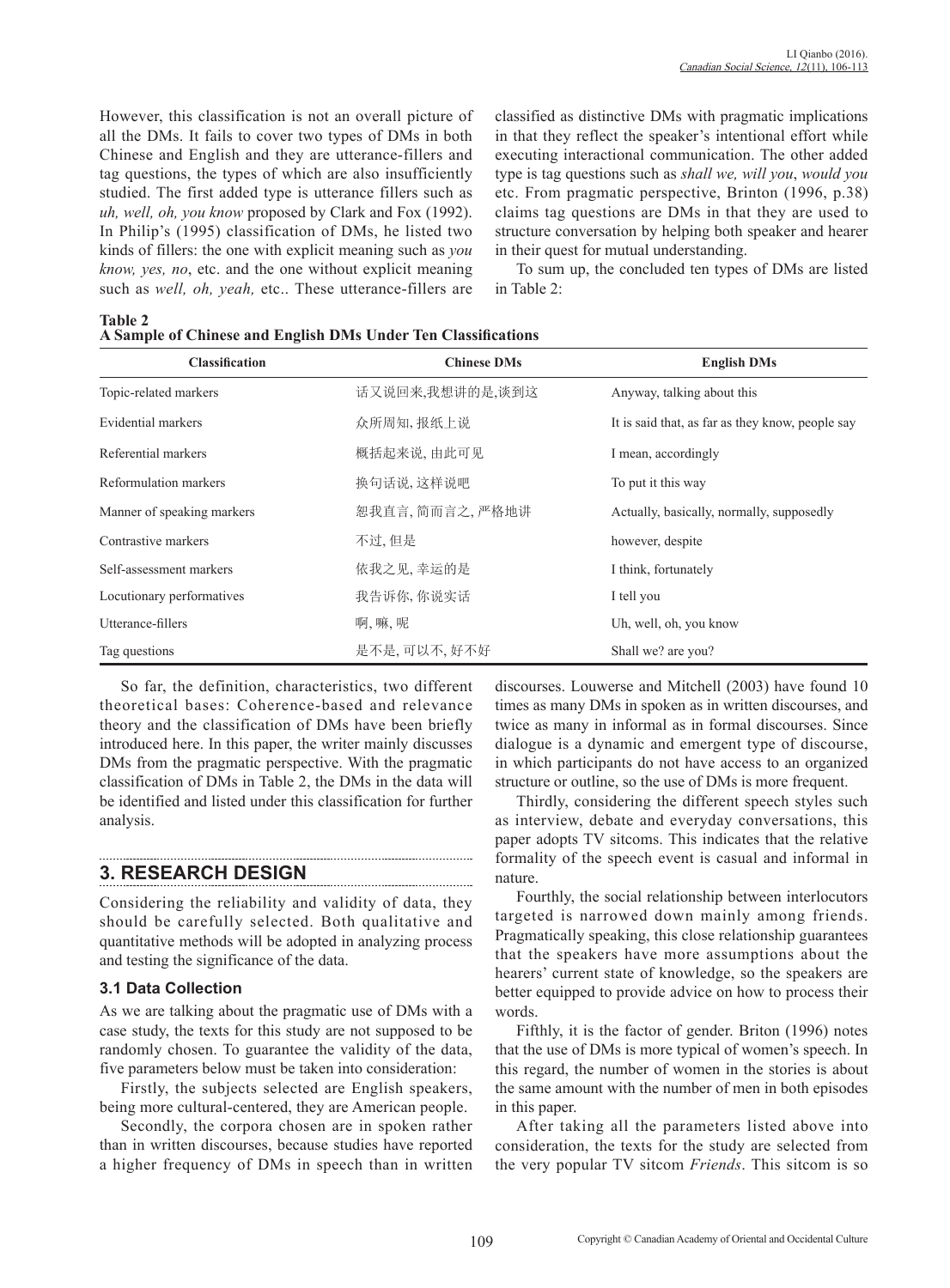popular for the reason that it is the portrait of people's everyday life. There are enormous uses of DMs in the dialogues among the interlocutors. Forty episodes in total are collected from the TV sitcom. Approximately, there are 210,000 words in total.

#### **3.2 Data Processing**

In order to obtain the statistics, several statistical procedures need to be applied to. The basic statistic techniques are word counting and frequency counting.

In line with qualitative research method, tentative efforts are made to illustrate how and how often those DMs are used in English conversations. A study of the frequency, positional distribution and functional features of the DMs is under analysis. Given to the research purpose, a series of tasks to be fulfilled and accomplished step by step are listed as below.

Step 1: Identify and calculate the DMs. The sorted-out DMs will be put under a classification of DMs given in Table 2.

Step 2: Analyze in tables the DMs in total number and top five DMs with their frequency and distributional properties. The frequency of the five DMs will be manifested by its percentage.

## **4. DATA ANALYSIS**

#### **4.1 DMs in Selected Episodes of** *Friends*

In what follows, the DMs in selected episodes of *Friends* will firstly be labeled under the pragmatic classification of DMs along with word counting throughout the data in Table 3:

#### **Table 3 DMs identified in** *Friends*

| Ten categories             | <b>Discourse markers</b>                                                                                                                                                                                                                                                    | Total $N$    |
|----------------------------|-----------------------------------------------------------------------------------------------------------------------------------------------------------------------------------------------------------------------------------------------------------------------------|--------------|
| Topic-related markers      | By the way $(14)$ , anyway $(11)$ , speaking of $(3)$                                                                                                                                                                                                                       | 28           |
| Referential markers        | I mean $(312)$ , it seems $(3)$ , all things considered $(2)$ , for instance $(2)$ , given that $(1)$                                                                                                                                                                       | 320          |
| Manner of speaking markers | Actually $(26)$ , do you think $(23)$ , basically $(16)$ ,<br>if you want $(8)$ , eventually $(2)$ , normally $(5)$ ,<br>relatively (3), technically (4), if you know what I mean (3), presumably (2), if you don't<br>mind(2)                                              | 94           |
| Evidential markers         | Let's say $(6)$ , they think $(3)$ , as a friend $(2)$ , one might wonder $(2)$ , they say $(2)$                                                                                                                                                                            | 15           |
| Reformulation markers      |                                                                                                                                                                                                                                                                             | $\mathbf{0}$ |
| Contrastive markers        |                                                                                                                                                                                                                                                                             | $\theta$     |
| Self-assessment markers    | I think $(174)$ , I guess $(39)$ , hopefully $(6)$ ,<br>I assume $(5)$ , as far as I'm concerned $(4)$ , personally $(2)$ , of course $(2)$ ,<br>interestingly enough $(1)$ , un\fortunately $(4)$ ,<br>I know $(9)$ , I hope $(8)$ , I figured $(8)$ , I have to say $(3)$ | 265          |
| locutionary performatives  | Look(18)                                                                                                                                                                                                                                                                    | 18           |
| Utterance-fillers          | You know $(447)$ , well $(121)$ , you see $(22)$ ,<br>uh $(21)$ , ah $(17)$ , oh $(12)$                                                                                                                                                                                     | 640          |
| Tag questions              | Y' know? (84), ok? (36), right? (30), are you? aren't you? won't you? shall we? are we?<br>didn't she? $(24)$ , please? $(10)$                                                                                                                                              | 184          |

*Note.* ( ): Bracket with number in it stands for the number of DMs.

From Table 3, we come to a rough picture of the use of DMs under different categories. The number is unevenly distributed. We can observe that of the ten categories the most frequently used DMs are utterance-fillers. Particularly the use of *you know*, with a total amount of 447, which ranks the most significant DMs used in English speech. To follow up, they are referential markers, tag questions and manner of speaking markers. These results apparently will facilitate the later comparative analysis.

### **4.2 Frequency and Distribution of DMs**

After the identification of DMs in English episodes, we have a rough picture of how and how often DMs are

used in conversations in the data. It is time to figure out the total and most frequently used DMs. The analysis of the data is manifested in the tables below.

### **Table 4 Total Number of DMs Used in Selected Episodes**

|                       | <b>English episodes</b> |
|-----------------------|-------------------------|
| Total number of DMs   | 1.564                   |
| Total number of words | 209,505                 |
| $\frac{0}{0}$         | 0.74                    |

From Table 4, it shows there are 1,564 DMs used in English episodes.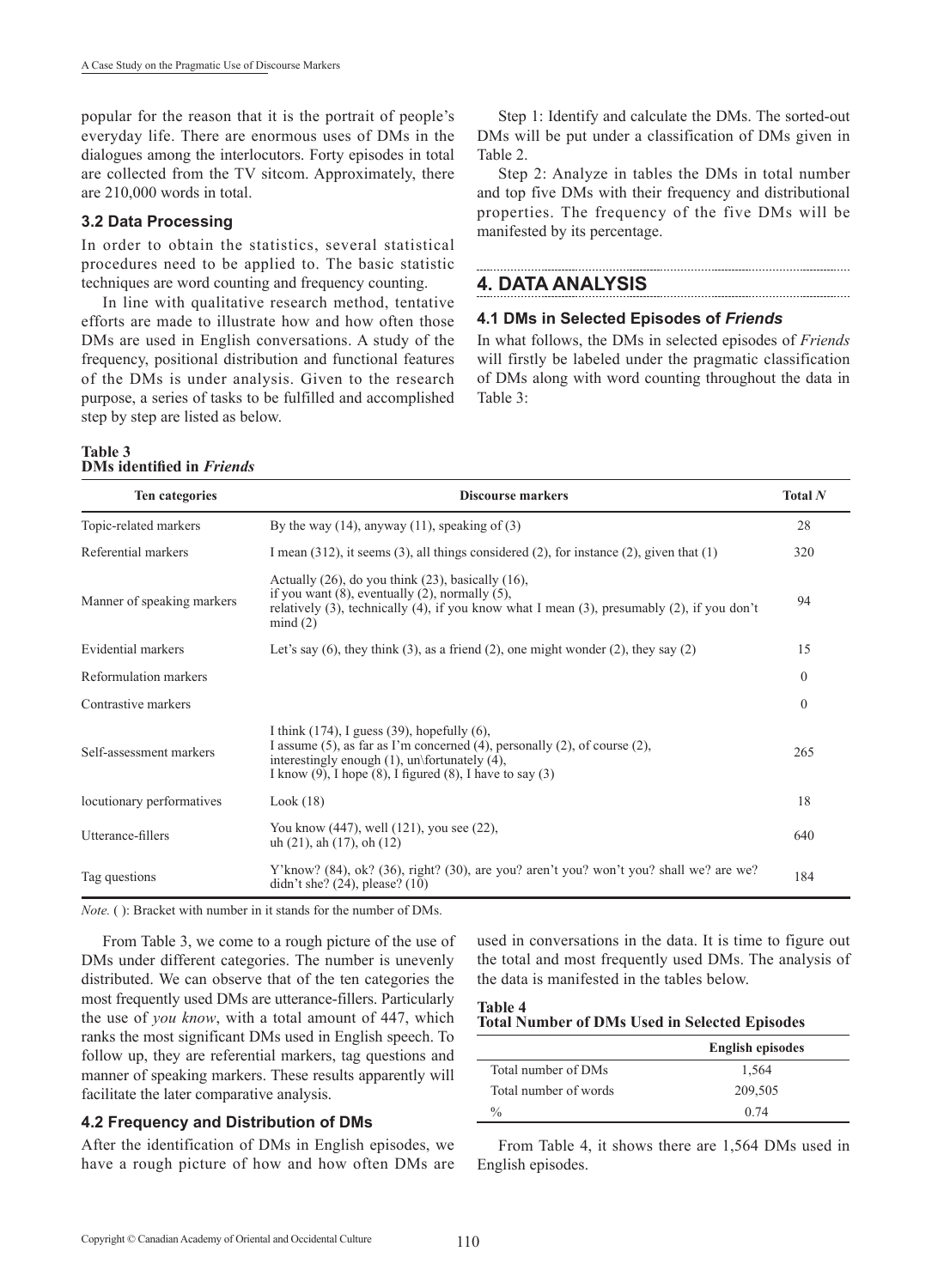**Table 5 Percentage of DMs Under Ten Categories**

| Ten categories             | No.      | Percentage |
|----------------------------|----------|------------|
| Topic-related markers      | 28       | $1.7\%$    |
| Referential markers        | 320      | 20.5%      |
| Manner of speaking markers | 84       | 5.3%       |
| Evidential markers         | 15       | $0.9\%$    |
| Reformulation markers      | $\Omega$ | $\theta$   |
| Contrastive markers        | $\theta$ | $\theta$   |
| Self-assessment markers    | 265      | 16.9%      |
| Locutionary performatives  | 18       | $1.1\%$    |
| Utterance-fillers          | 640      | $40.9\%$   |
| Tag questions              | 184      | 11.7%      |

*Note.* No: The number of DMs in *Friends*

DMs used in the episodes and how they distribute under the ten categories of DMs are illustrated in the table above. This table exhibits clearly the frequent use of utterance-fillers (40.9%), referential markers (20.5%) and self-assessment markers (16.9%) of all episodes. After this overview, we can move on to a more detailed look at the top five DMs under the ten categories of DMs in Table 6:

#### **Table 6 Top five DMs Used in the Data**

| <b>DMs</b> | N   | $\frac{0}{0}$ | <b>Utterance-position</b> |
|------------|-----|---------------|---------------------------|
| You know   | 447 | 28.6          | -initial, -final          |
| I mean     | 312 | 19.9          | -initial                  |
| I think    | 174 | 11.1          | -initial                  |
| Well       | 121 | 7.7           | free                      |
| Y' know?   | 84  | 5.3           | -final                    |

In this pragmatic study of DMs, this paper gives only a small account of the positional feature of DMs, narrowed down on the top-five DMs. It is in this table we see distinctive positional feature of English DMs.

As is observed from Table 6, the top five DMs are unevenly distributed in selected episodes. To check whether such an outcome is statistically significant, or it is merely a feature restricted to this study, a Chi-square test is introduced. The Chi-square test provides the research with a significant level. If the significance level is less than 0.01 (*p*), it means that the uneven distribution of the DMs is a common feature in discourse; if not, the feature is testified to only limit within the data studied. This test is to be carried out with the well-known statistic software SPSS. The results are in the following Table 7, set up by the software.

| <b>Table 7</b>                                       |  |  |  |
|------------------------------------------------------|--|--|--|
| A Chi-Square Test of Distribution of Top Five DMs in |  |  |  |
| <b>Friends</b>                                       |  |  |  |

|                        | Observed $N$ | Expected N                | <b>Residual</b> |  |
|------------------------|--------------|---------------------------|-----------------|--|
| 84                     | 84           | 227.6                     | $-143.6$        |  |
| 121                    | 121          | 227.6<br>$-106.6$         |                 |  |
| 174                    | 174          | 227.6                     | $-53.6$         |  |
| 312                    | 312          | 227.6                     | 84.4            |  |
| 447                    | 447          | 227.6                     | 219.4           |  |
| Total                  | 1138         |                           |                 |  |
| <b>Test statistics</b> |              |                           |                 |  |
|                        |              | <b>English mitigators</b> |                 |  |
| $Chi-square(a)$        |              | 395.946                   |                 |  |
| df                     |              | 4                         |                 |  |
| Asymp. Sig.            |              | .000                      |                 |  |

*Note.* Significant level is 0.01, distribution of the data is normal.

The Chi-square test is operated on the well-known software SPSS, and the grouping variable is DMs. From the test statistics, the significance level in the chart is below the *p* (0.01). The Asymp Sig. is  $0.000<0.01(p)$ . This gives us confidence to say that the uneven distribution of the use of DMs is a common feature in those episodes.

### **4.3 Major Findings**

This paper, through the analysis of the use of DMs in everyday communication of American people, endeavors to clarify, the use of DMs is very important for the pragmatic competence of a speaker, the ultimate purpose of which is to make the utterances acceptable and negotiable for the interlocutors.

The current study is descriptive and analytic in nature. In the light of the analytic results, the findings of the paper are summarized as follows:

Concluded from Table 5, the use of utterance-fillers and self-assessment markers are significant in the episodes. Through examining the top five DMs in Table 6, both *you know*, *well* are all utterance-fillers. This repetitive use of utterance-fillers proves their significant role in interactive communication. Usually the use of utterance-fillers is overlooked and this may result in an incomplete and insufficient acquisition of these important DMs and leads to communication failure. The conscious and active acquisition of these utterance-fillers mainly used in English speakers' conversations can promote the pragmatic level of English learners.

Another successive result is that in the span of numeral statistics in Table 5, a large number of referential markers (20.5%) are adopted. It infers that people are liable to avoid vagueness and maintain logic with referential markers in English conversations,

Thirdly, from the position perspective in Table 6, most of the DMs are presented at the beginning of the sentence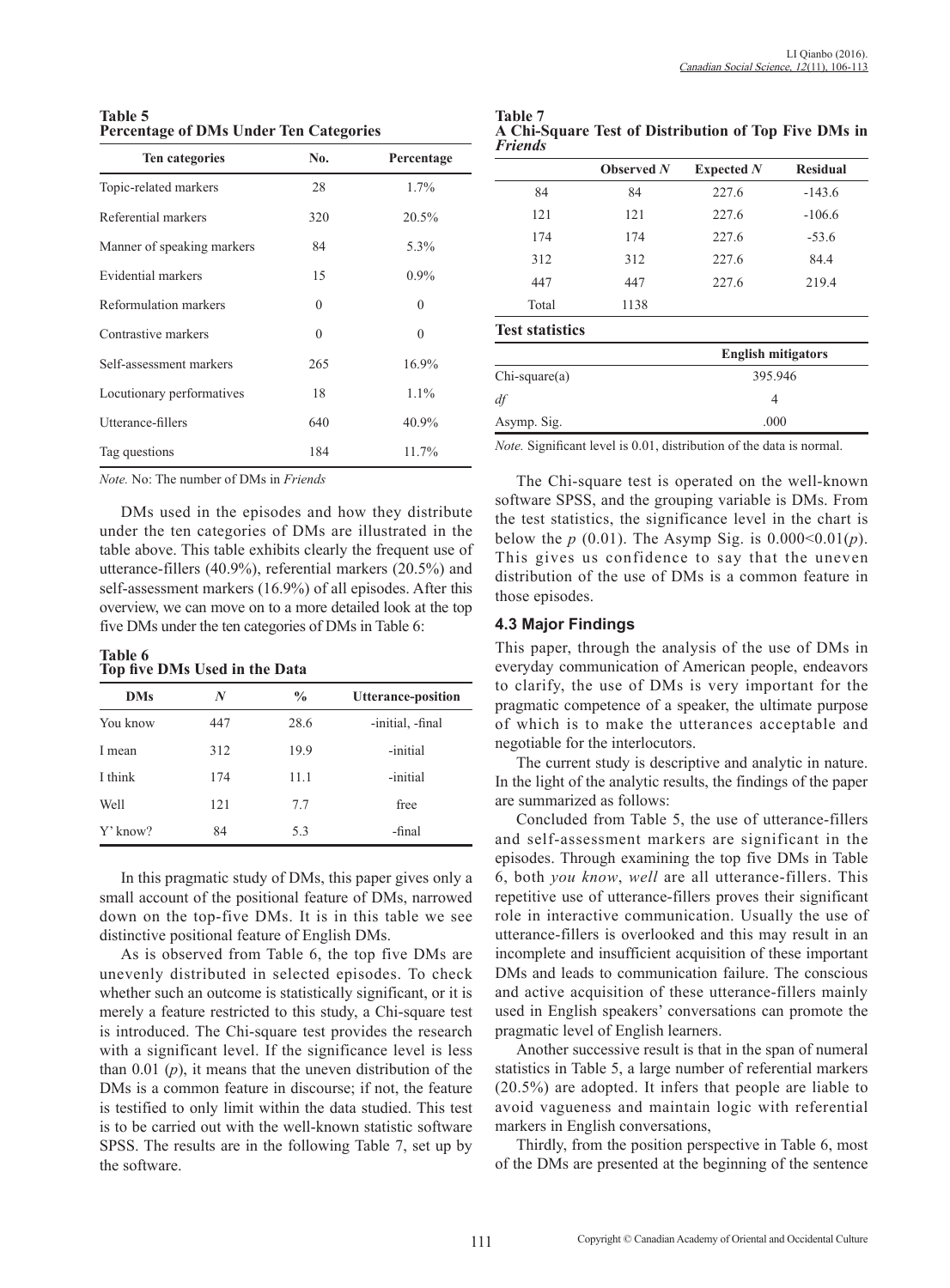ahead of a subject and in the final position, but only a few appear in the middle of the sentence.

To sum up, the author is convinced of the need to investigate the development of the use of DMs in conversations. Therefore, this paper intends to arouse the learner's interest and awareness of the importance of these 'small words' that exist substantially in interpersonal communication and can affect our second language learning.

## **CONCLUSION**

The factors contributed to successful communication are complicated, that is why the author chooses this topic to examine how successful communication is realized using DMs. DMs are frequently used in oral discourse and so they can facilitate the smoothness of the communication and therefore achieve successful communication.

As second language learners, it is important to first recognize the important use of DMs in the utterances, and understand their intentions and functions in manipulating interactional distances.

All these calls for the need to bring the teaching of DMs to language instruction for Chinese learners of English. We want to attend to the accuracy of the language while constructing speeches. However, most of Chinese learners are in an unauthentic language environment. The language competence is largely acquired through formal instruction only. The awareness of the use of DMs could absolutely add to promote a better and thorough understanding of not only syntactical features of this group but more importantly, to acquire them with their pragmatic features. In this process, the students will be guided with awareness of the actual use of DMs in achieving successful communication. Thus, first it is necessary to include DMs in our input. Teachers would encourage learners to watch more popular 'soap-operas' on TV and pay special attention to the conversations where these DMs occur. The ultimate purpose is to guide the Chinese learners into using DMs voluntarily and spontaneous in conversation.

The present study has made some efforts into the study of DMs with the help of the corpora. However, the findings obtained here are quite restricted by the chosen corpora. For the overall perspective of the use of DMs, a much larger data is desirable.

## **REFERENCES**

Andersen, G. (2000). *The role of the pragmatic marker like in utterance interpretation* (pp.17-38). Amsterdam: John Benjamins Publishing Company.

Andersen, G., & Thorstein, F. (2000). *Pragmatic markers and propositional attitude*. John Benjamin's Publishing Company.

- Archakis, A. (2001). On discourse markers: Evidence from modern Greek. *Journal of Pragmatics, 33,* 1235-1261.
- Bach, K. (1999). The myth of conventional implicature. *Linguistics and Philosopy, 22,* 327-366.
- Blakemore, D. (1987). *Semantic constraints on relevance*. Oxford: Blackwell.
- Blakemore, D. (1988). *The organization of discourse* (Vol.4, pp.229-250). Cambridge: Cambridge University Press.
- Blakemore, D. (1992). *Understanding utterances: An introduction to pragmatics*. Oxford: Blackwell.
- Blakemore, D. (2002). *The semantics and pragmatics of discourse markers*. Cambridge: Cambridge University Press.
- Brinton, L. J. (1996). *Pragmatic markers in English*. Berlin: Mouton de Gruyter.
- Chen, K. J. (2002). The analysis of pragmatic functions of tag questions in English and Chinese conversation. *Modern Foreign Languages,* (3), 8-14.
- Clark, H. H., & Fox. J. E. (2002). Using uh and um in Spontaneous Speaking. *Cognition, 84*.
- Flowerdew, J. F. (1991). Pragmatic modification on the "representative" speech act of defining. *Journal of Pragmatics, 15,* 253-264.
- Flowerdew, J., & Tauroz, S. (1995). The effects of ddiscourse markers on second language lecture comprehension. *SSCA, 17.*
- Fraser, B. (1988). Types of English discourse markers. *Acta Linguistica Hungarica*. *38,* 19-33.
- Fraser, B. (1996). Pragmatics markers. *Pragmatics, 6,* 167-190.
- Fraser, B. (1999). What are discourse markers? *Journal of Pragmatics, 31,* 931-952.
- Fuller, J. M. (2003). The influence of speaker roles on discourse marker use. *Journal of Pragmatics, 35,* 23-45.
- Grice, H. P. (1989). *Studies in the way of words*. Cambridge: Harvard University Press.
- Halliday, M. A. K., & Hasan, R. (1976). *Cohesion in English*. London: Longman
- Holmes, J. (1984). Modifying illocutionary force*. Journal of Pragmatics, 8,* 345-365.
- Jucker, A. H. (1993). The discourse marker "well": A relevanttheoretical account. *Journal of Pragmatics, 19,* 435-452.
- Juker, A. S., & Ziv, Y. (1998). *Discourse markers*: *Description and theory.* Amsterdam: John Benjamins.
- Leech, G. (1983). *Principles of pragmatics.* London: Longman
- Ma, X. (2003). The pragmatic functions and translation of discourse markers. *Chinese Translators Journal,* (5), 36- 39.
- Martinovski, Mao, W. J., Marsella, J., & Stacy. (2005). *Mitigation theory: An integrated approach.* In: Proceedings of Conference on Cognitive Science. Stresa. Italy.
- Perez, de A. (2001). FTAs and Erskine May: Conflicting needs? – Politeness in question time. *Journal of Pragmatics, 33,* 143-169.
- Philip, M. K. (1995). *A study of discourse markers in Japanese conversation.* Retrieved from http://www.assistant.org/ absts/1995/Japan/jses47.htm